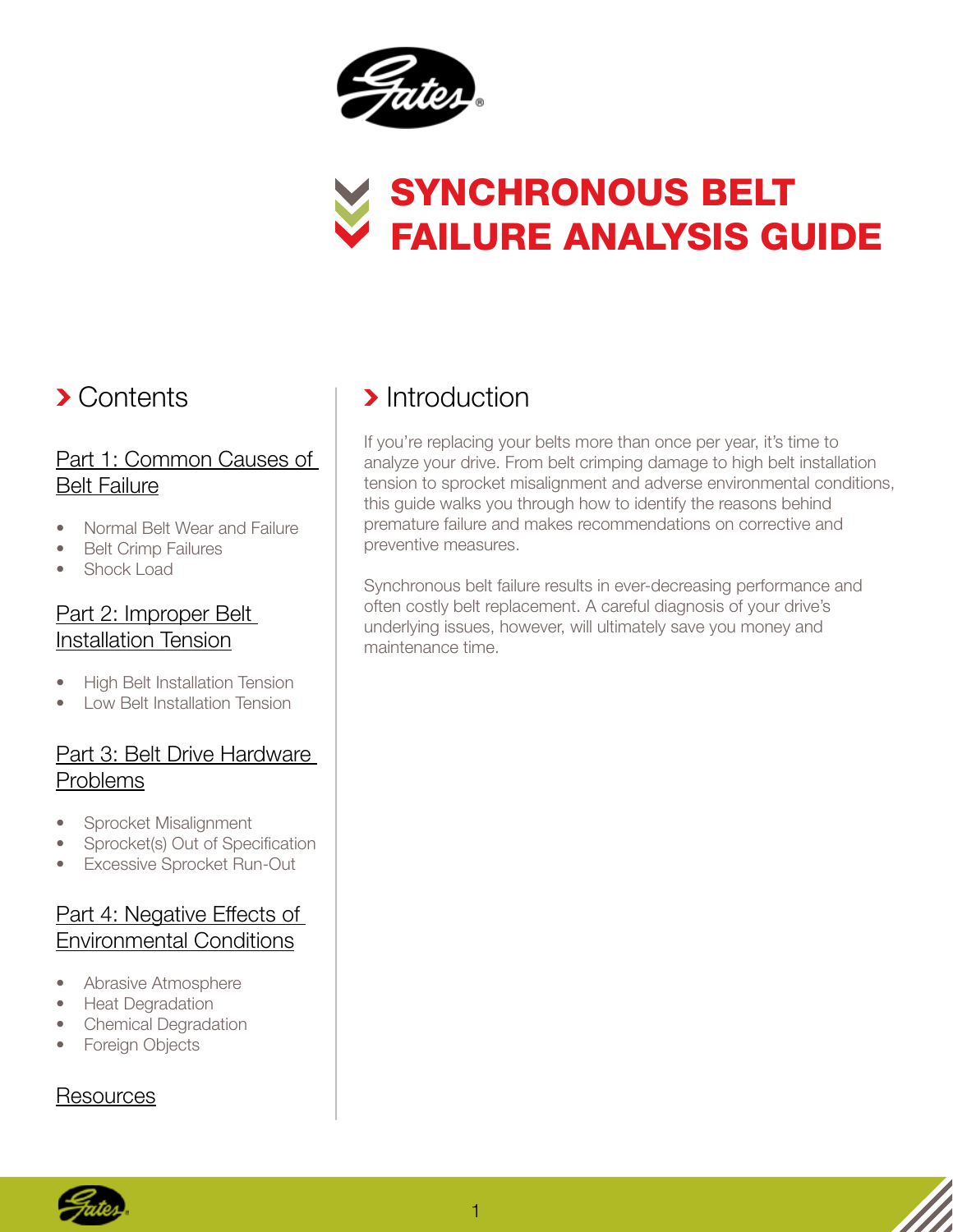<span id="page-1-0"></span>

Figure 1 – Normal fatigue failure



Figure 2 – Fuzzy belt tooth appearance from wear



Figure 3 – Crimp failure

# **> Part 1: Common Causes of Belt Failure**

*Identifying the cause of belt failure can be challenging. In this section, we'll define, illustrate and diagnose some of the most common culprits, so you'll be prepared to correct the problem and take preventive measures in the future.*

#### Normal Belt Wear and Failure

A failure that occurs when a belt reaches its ultimate tensile cord fatigue life, after running for a period of two to three years may be considered to be normal. Belt tensile failure due to cord fatigue after a long running period is considered to be ideal. Figure 1 illustrates a jagged 45-degree belt fracture that is typical of tensile cord at the end of its fatigue life.

Synchronous belt teeth can also fail, but that is considered to be a non-ideal type of belt failure. After a long period of service, belt teeth may appear to be worn, although they should retain their original size and form. Protruding fibers from the jacket may give belt teeth a fuzzy appearance, as illustrated in Figure 2.

No corrective action is needed for belts performing for a long time period. Belt life can vary significantly from application to application due to numerous factors, including the transmitted power level, the environment, belt installation tension, shaft/sprocket alignment, sprocket condition, and even how the belt was handled prior to and during installation.

#### Belt Crimp Failures

A "crimp" type belt failure often resembles a straight tensile failure as illustrated in Figure 3. A straight type of break like this may occur when belt tensile cords are bent around an excessively small diameter. A sharp bend may result in large compressive forces within the tensile members causing individual fibers to buckle or crimp, reducing the overall ultimate tensile strength of the belt. Belt crimping damage is most commonly associated with belt mishandling, inadequate belt installation tension, sub-minimal sprocket diameters, and/or entry of foreign objects within the belt drive.

Belt crimping due to mishandling can result from improper storage practices, improper packaging, and belt handling prior to and during installation.

Belts operating in an under tensioned condition may allow belt teeth to ride out of the sprockets until an acceptable belt tension level is achieved. This phenomenon is called "self-tensioning." Self-tensioning can be most clearly observed at the point of lowest dynamic belt

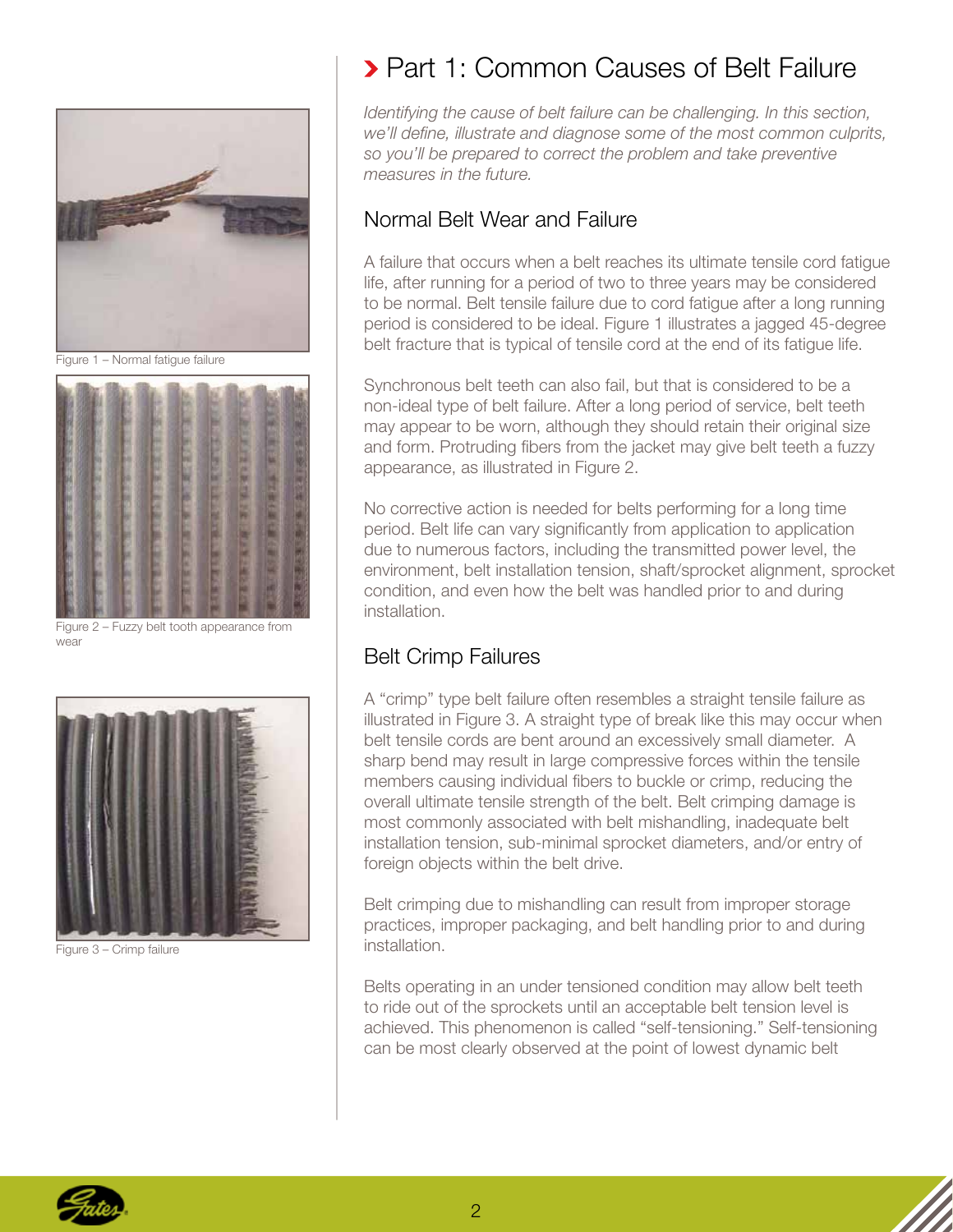<span id="page-2-0"></span>span tension, or where the belt teeth are entering the driven sprocket grooves. When a belt is self-tensioning, the belt teeth ride up out of the sprocket grooves until increased span tension from the approaching tight side tension forces the belt teeth back down into the sprocket grooves. The point at which the belt teeth are forced back down into the sprocket grooves often results in a sharp, momentary point of bending that can result in belt tensile cord damage. This point of tensile cord damage is referred to as a crimp. If the tight side tension does not force the belt teeth back down into the sprocket grooves, the belt will ratchet. Belt ratcheting can also result in tensile cord crimp and belt tooth damage.

Subjecting belts to sub-minimal bend diameters can also result in belt tensile cord damage, or crimping. This can be caused by sprockets or flat backside idlers in sub-minimal sizes, or even hand bending a belt too sharply.

Foreign objects located between the belt and sprocket can also result in belt crimping. They can lift the belt away from the sprocket at a sharp angle, creating a point of tensile cord crimp. Tools used to force belts onto sprockets, such as screwdrivers or bars, can also cause belt cord crimp damage. Belts subjected to foreign objects or improper use of tools during installation may not fail immediately after being damaged; however, the overall belt life will be reduced.

#### Shock Load

Shock loading in belt drives occurs when higher than normal intermittent or cyclic torque loads are generated by the driven equipment. These shock loads result in higher than normal belt stresses and can act as a catalyst for belt failure. While conventional V-belt drives may exhibit intermittent slip under peak torque load conditions, synchronous belt drives must transmit the entire magnitude of the peak loads.

Severe shock loads can result in belt tensile breaks with a ragged and uneven appearance as illustrated in Figure 4. The particular belt teeth engaged in the sprocket at the instant of the shock load may also develop root cracks and/or exhibit tooth shear. If the shock load occurred only once, or was cyclical and repetitious at one specific location around the belt, the remaining belt teeth may appear normal. Figure 5 illustrates how root cracks caused by shock loading can propagate through the teeth. Cracks forming at the tooth roots sometimes move towards the tooth tips. Teeth containing multiple cracks may then shear, leaving only a portion of the tooth behind.

The shock loads generated by the driven equipment may be an inherent part of system operation or may result from an occasional harsh condition such as jamming. If the drive shock loads cannot be eliminated, the belt tensile strength may need to be increased or the synchronous belt drive replaced with a more forgiving V-belt drive system capable of intermittent slip.



Figure 4 – Typical shock load failure



Figure 5 – Tooth root crack propagation

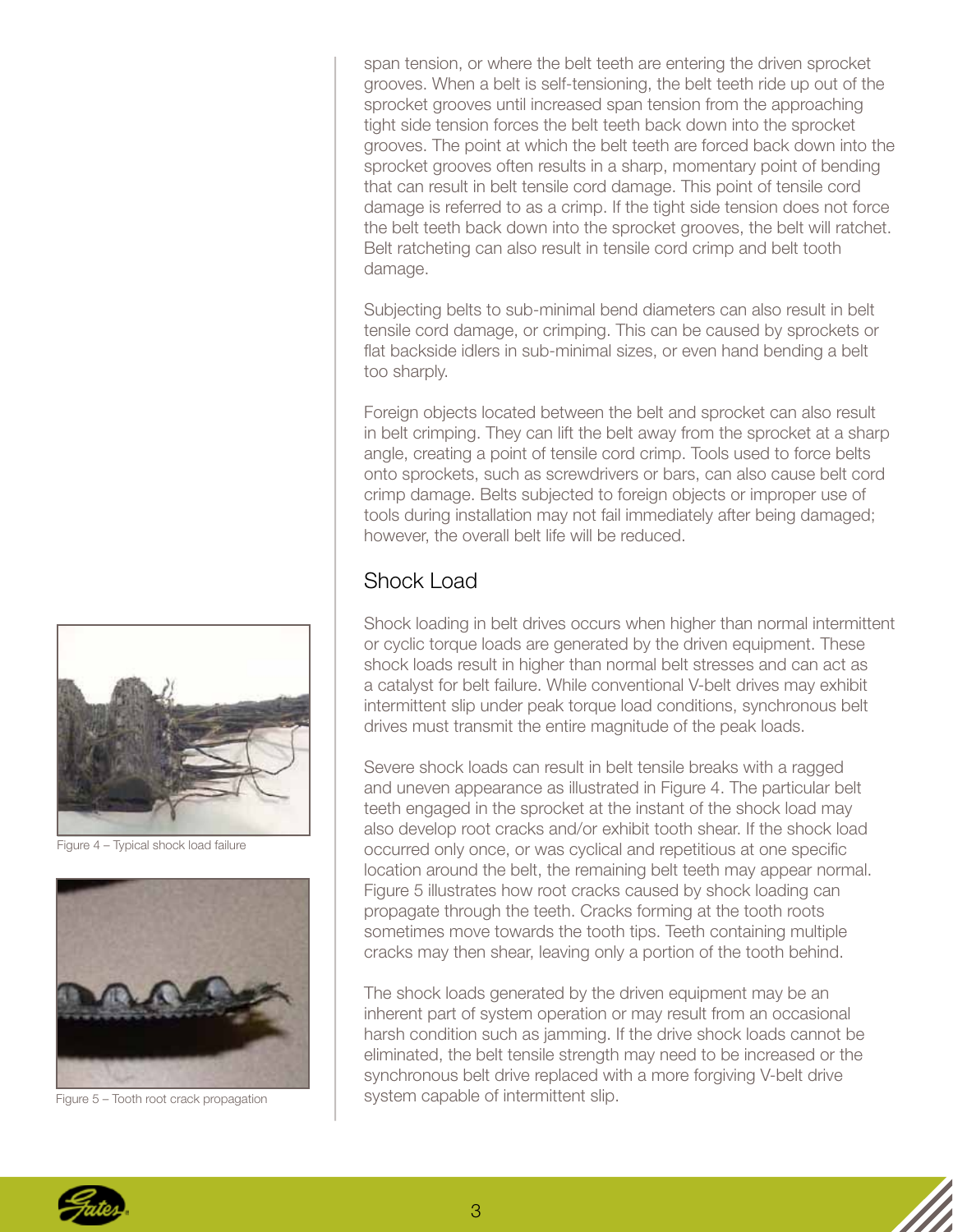<span id="page-3-0"></span>

Figure 6 - Crushed land areas



Figure 7 - Excessive land area wear



Figure 8 – Tooth separation failure



Figure 9 – Excessive tooth wear

# **> Part 2: Improper Belt Installation Tension**

*In this section, we'll focus on the effects of improper belt tensioning – from applying excessive installation tension to insufficient tension – to help prevent premature belt failure.* 

#### High Belt Installation Tension

Applying excessive installation tension to a synchronous belt may result in belt tooth shear or even a tensile break. Many belts that have been excessively tensioned show visible signs that sprockets have worn the belt land areas. Figure 6 illustrates a belt with crushed land areas and a crack that formed at the root of the belt tooth. A root crack will often propagate down to the tensile member and travel to the next root crack. Individual belt teeth will then separate from the body of the belt and often fall off. Figure 7 illustrates a belt that had been over tensioned on large sprockets. High belt land pressures caused excessive belt land area wear, ultimately revealing individual tensile cords. In order to prevent belt wear problems like these, proper belt installation tension levels must be determined and set accurately.

#### Low Belt Installation Tension

Applying insufficient installation tension to belts operating on moderately to heavily loaded drive systems may also result in premature failures. A common belt failure mode resulting from insufficient belt installation tension is referred to as tooth rotation. Belt tooth rotation can occur as belt teeth climb out of their respective sprocket grooves (self tensioning) and drive loads are no longer applied at their roots. Drive loads applied further down the belt tooth flanks cause the belt teeth to bend (like a diving board) and "rotate." Belt tooth rotation can result in rubber tearing at the base of the belt teeth along the tensile member. As rubber tearing propagates, belt teeth often begin to separate from the belt body in strips, as illustrated in Figure 8. Failures due to excessive tooth rotation may resemble failures caused by insufficient rubber adhesion to the tensile cords. Unlike tooth rotation failures, failures from insufficient rubber adhesion leave the exposed tensile members clean where the belt teeth were once located.

As belt teeth climb out of their respective sprocket grooves to self tension, belt ratcheting or tooth jumping may occur before rubber tearing and belt tooth separation occurs. Belt tensile cord damage resulting from ratcheting can cause premature belt tensile failures. These tensile failures may resemble crimp type breaks (straight and clean) as well as shock load type breaks (jagged and angled). If belt ratcheting does not occur and belts continue to operate while self tensioning, excessive belt tooth wear often occurs. This tooth wear is referred to as "hook wear" and results from improper belt tooth meshing with the sprockets, as shown in Figure 9. Hook wear type belt failures result from

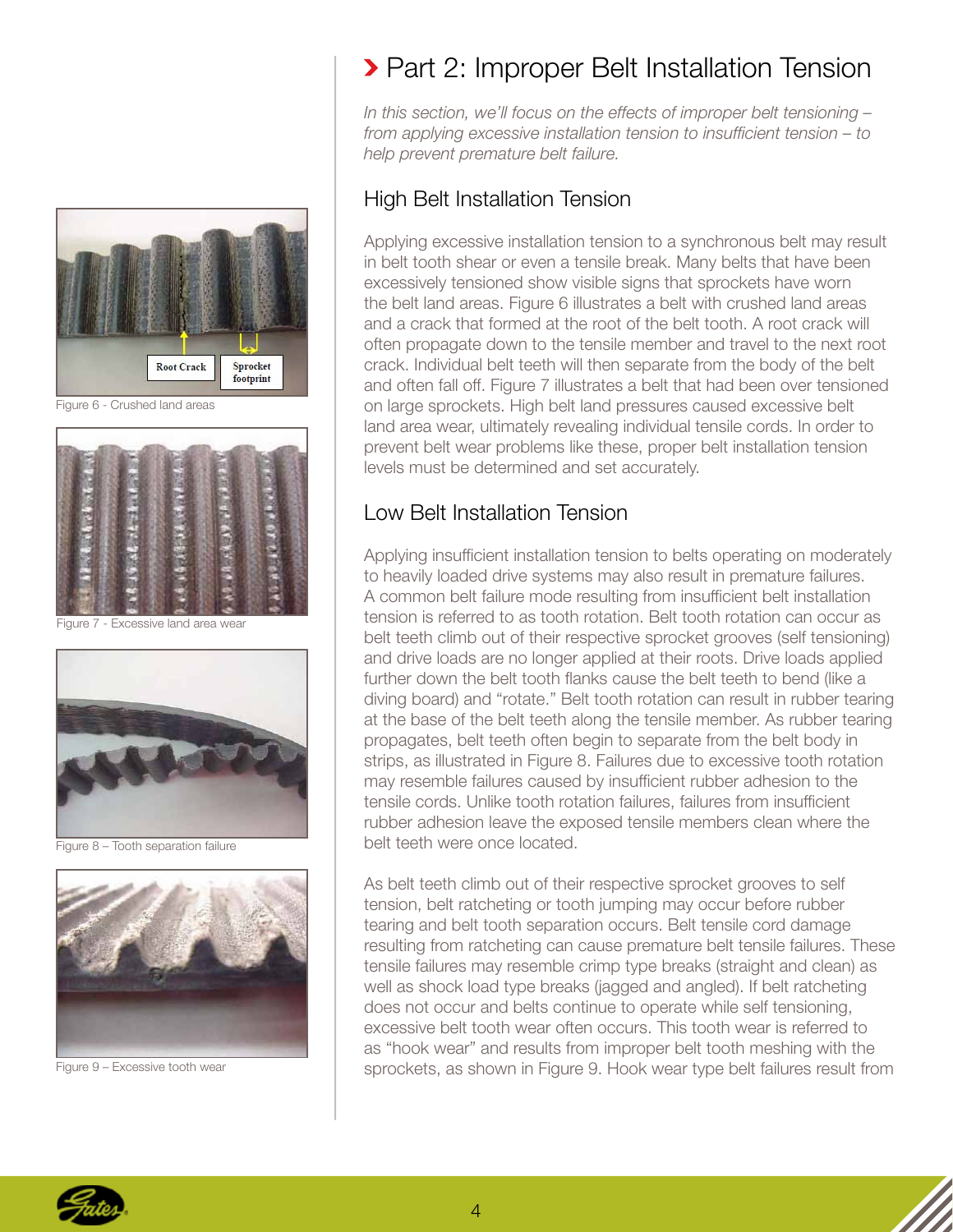<span id="page-4-0"></span>insufficient belt installation tension and from weak drive structures that allow center distance flexing while the drive system is under load.

Increasing belt installation tension levels generally prevents premature belt failures due to tooth rotation and hook wear. If increasing the belt installation tension level does not prevent this type of failure, the drive structure may not be rigid enough to prevent deflection. Added structural support may be necessary to improve belt performance. If it is not practical to increase belt installation tension levels, increasing the sprocket diameters will allow higher drive loads to be transmitted with less belt tension.

# Part 3: Belt Drive Hardware Problems

In this section, we'll examine the negative effects that problems with belt *drive hardware have on the operation and life of your belts.*

#### Sprocket Misalignment

Belts operating on drives with angular shaft misalignment or tapered sprockets often exhibit an uneven wear pattern across the belt tooth flanks and uneven compaction in the land areas (in between belt teeth) due to the uneven application of load to the belt. Belt failures often occur from tooth root cracks or tears initiating on the side of the belt that is carrying the highest tension and propagating across the belt width, ultimately resulting in tooth shear. One edge of the belt may also show significant wear due to high tracking force and may even roll up or attempt to climb the sprocket flange(s). Figure 10 shows extreme belt edge wear from a high tracking force.

Belts operating on flanged sprockets with parallel misalignment (offset sprockets) may exhibit excessive belt edge wear on both edges if the belt is pinched between opposite flanges. Belt failures may then occur by tooth root cracks or tears initiating from both edges of the belt. These tears may eventually extend across the entire width of the belt, resulting in tooth shear.

Belts operating on a combination of both flanged and non-flanged sprockets with parallel misalignment may walk or track partially off of the non-flanged sprocket(s). The portion of the belt remaining engaged with the non-flanged sprocket(s) will carry the full operating load and may develop a concentrated area of wear after running this way for a period of time. Figure 11 shows concentrated wear across the majority of the belt tooth face with a portion relatively unworn. A root crack has also developed below the worn area. This may ultimately result in premature belt failure due to either tensile or tooth fatigue.



Figure 10 - Extreme belt edge wear



Figure 11 - Uneven belt wear

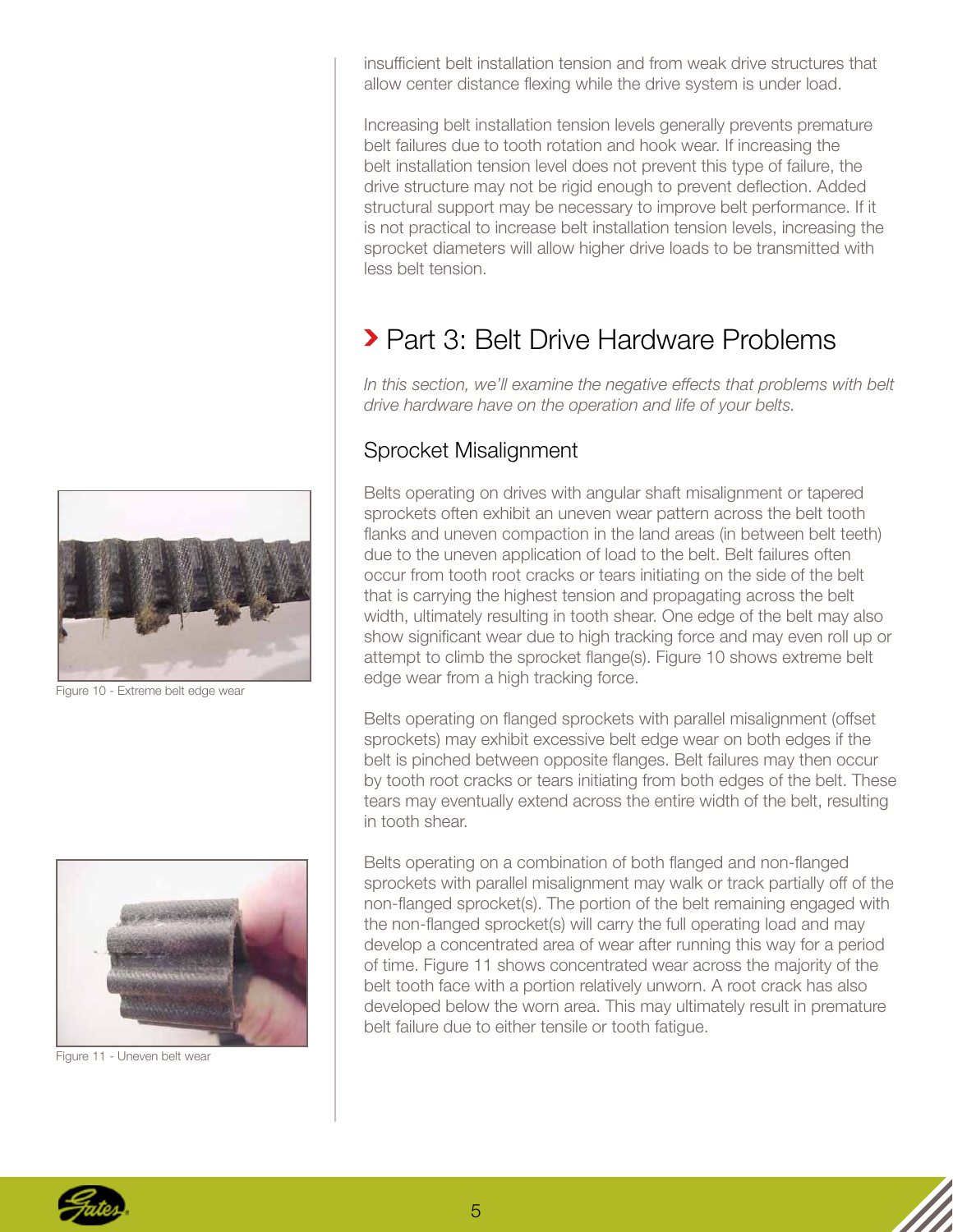<span id="page-5-0"></span>

Figure 12 - Extreme tooth wear from worn sprockets



Figure 13 - Land disintegration



Figure 14 - Excessive sprocket wear

#### Sprocket(s) Out of Specification

Premature belt failures resulting from sprockets either manufactured or worn outside of design specifications are difficult to recognize. This is partly due to the fact that sprockets are rarely inspected closely when a belt fails. Premature belt failures are often assumed to be the fault of the belt alone.

Belts operating on sprockets that are out of dimensional specification often show a high degree of tooth flank wear with the jacket flank exhibiting a fuzzy or flaking appearance, as shown in Figure 12.

Curvilinear (HTD and GT) belts operating on sub-minimal sprocket diameters usually fail by land disintegration, illustrated in Figure 13, and tensile breaks. Trapezoidal (XL, L, H) belts will usually fail by tooth root cracks and tooth shear; however, tensile breaks are not uncommon.

A higher rate of sprocket wear may occur from belts that have been installed with excessive installation tension. Belts that have been in operation for a long time have sometimes had the tooth facing or jacket completely worn away. Belts in this condition indicate that significant sprocket wear may have also occurred. Belts worn to this point also sometimes allow belt tensile members to contact the sprockets resulting in a grooved wear pattern around the outside circumference.

A good indication of sprocket wear is when a ridge along the tip of sprocket teeth becomes visible, as illustrated in Figure 14. Use caution: severely worn surfaces on sprocket faces may become very sharp. It is best to use a screwdriver or other tool to feel for the ridge in order to prevent finger cuts. When a ridge on the sprocket face is detected, the sprockets should be replaced.

The most rapidly and severely worn sprockets are most commonly found in abrasive atmospheres. Severely worn sprockets often exhibit groove wear as well as a reduction in the outside finish diameter. A typical belt failure on worn sprockets exhibits polished land wear and may have teeth worn to the point of serious dimensional distortion (hook wear). Sprockets plated with a hard chrome finish can be used to extend the sprocket life in abrasive atmospheres.

Another indication of severe sprocket wear is when replacement belt life is noticeably reduced from previous belts. When this occurs, sprockets should be examined closely for excessive wear.

#### Excessive Sprocket Run-Out

Belts operating on sprockets with radial run-out are subjected to a cyclic rise and fall in belt tension as the sprockets rotate. The greater the run-out, the higher the peak belt tension grows. Belts subjected to significant cyclic peak tensions exhibit land areas with a crushed appearance. Crushed land areas and tooth shear are both visible in

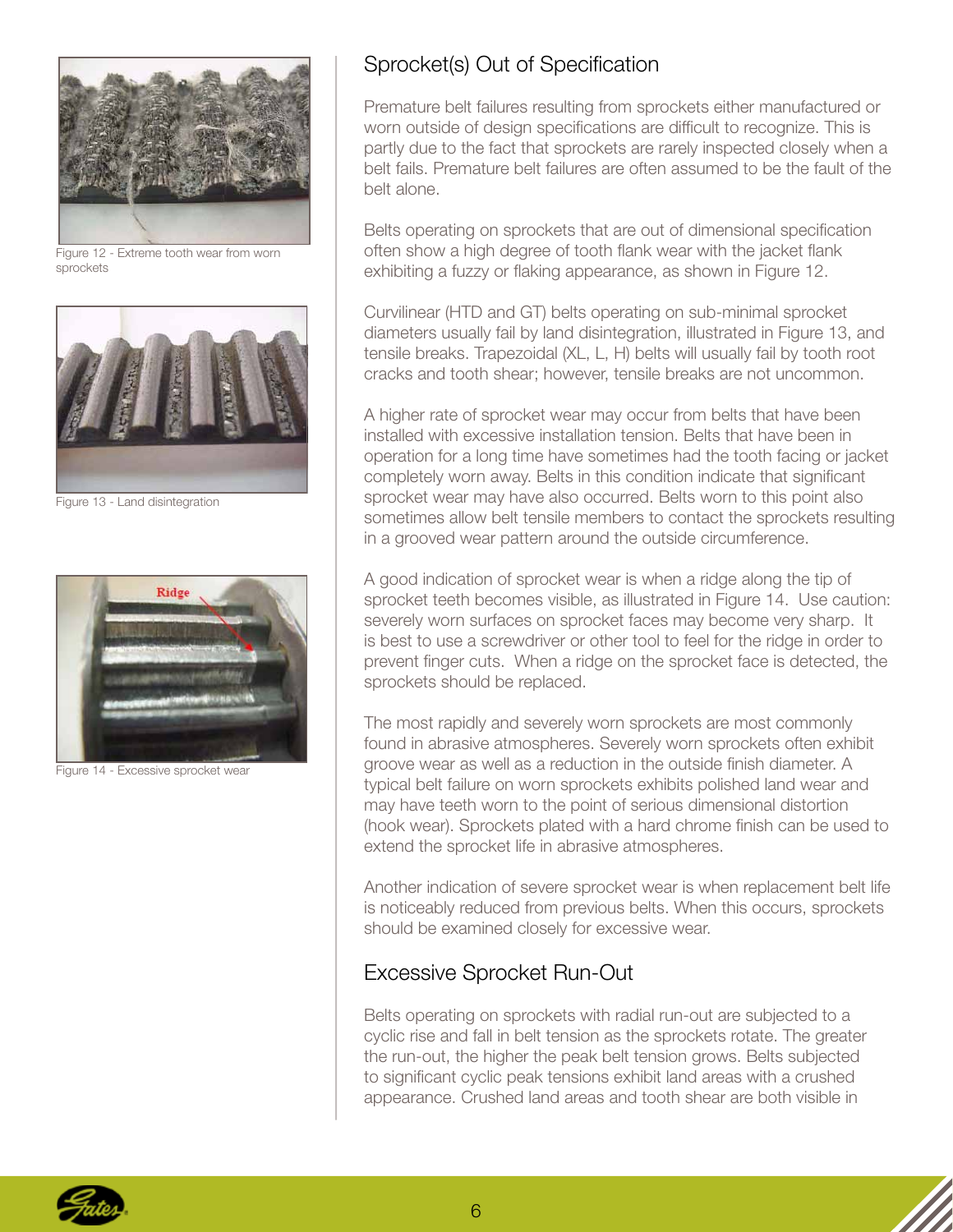<span id="page-6-0"></span>

Figure 15 - Extreme land crushing and wear from excessive sprocket runout



Figure 16 - Extreme wear from abrasion



Figure 17 - Cracking from high temperature operation, rubber



Figure 18 - Melting from high temperature operation, polyurethane

Figure 15. A crushed land area condition may appear similar to belts operating on moderate size sprockets under excessively high tensions. Belts subjected to extreme cyclic belt tension variations often fail from either tooth shear or tensile break.

Excessive sprocket run-out is most often observed when sprockets are mounted improperly on bushings or when minimum plain bore sprockets are improperly re-bored and mounted.

# **> Part 4: Negative Effects of Environmental Conditions**

*In this section, we'll zero in on the environmental conditions – abrasive atmosphere, heat degradation, chemical degradation, and foreign objects – that can negatively impact your belts.*

#### Abrasive Atmosphere

Belts operating in abrasive atmospheres on applications like foundry shakers, taconite processing equipment, and phosphate mining conveyors often exhibit a high degree of belt land and tooth flank wear. Worn areas frequently have a polished appearance. Figure 16 illustrates a severely worn Gates Poly Chain® GT®2 belt that ran in a highly abrasive environment. Sprocket wear is generally rapid in abrasive environments; therefore, sprockets should be replaced along with belts. To extend the life of belts and sprockets, a sealed guard that is pressurized with clean air can be installed to help keep out abrasive dust and contaminates.

#### Heat Degradation

When rubber belts operate at elevated temperatures (greater than 185°F) for prolonged periods of time, the rubber compound gradually hardens resulting in back cracking due to bending. These cracks typically remain parallel to the belt teeth and usually occur over land areas (in between belt teeth), as illustrated in Figure 17. Belts generally fail due to tooth shear, which often leads to tensile cord fracture.

High-temperature rubber belt constructions are available for belt drives that must operate in high-temperature environments. These special belt constructions help to improve belt service. To determine if a special high-temperature belt construction will improve the belt performance in specific applications, contact a Gates Representative.

The body material used in urethane belts such as Poly Chain® GT® Carbon® belts is thermoplastic, meaning it has a melting point. When subjected to environmental temperatures in excess of 185°F, the teeth may begin to soften and deform. In addition, the tensile cord to urethane adhesion loses its integrity. Figure 18 illustrates a Poly Chain® GT®2